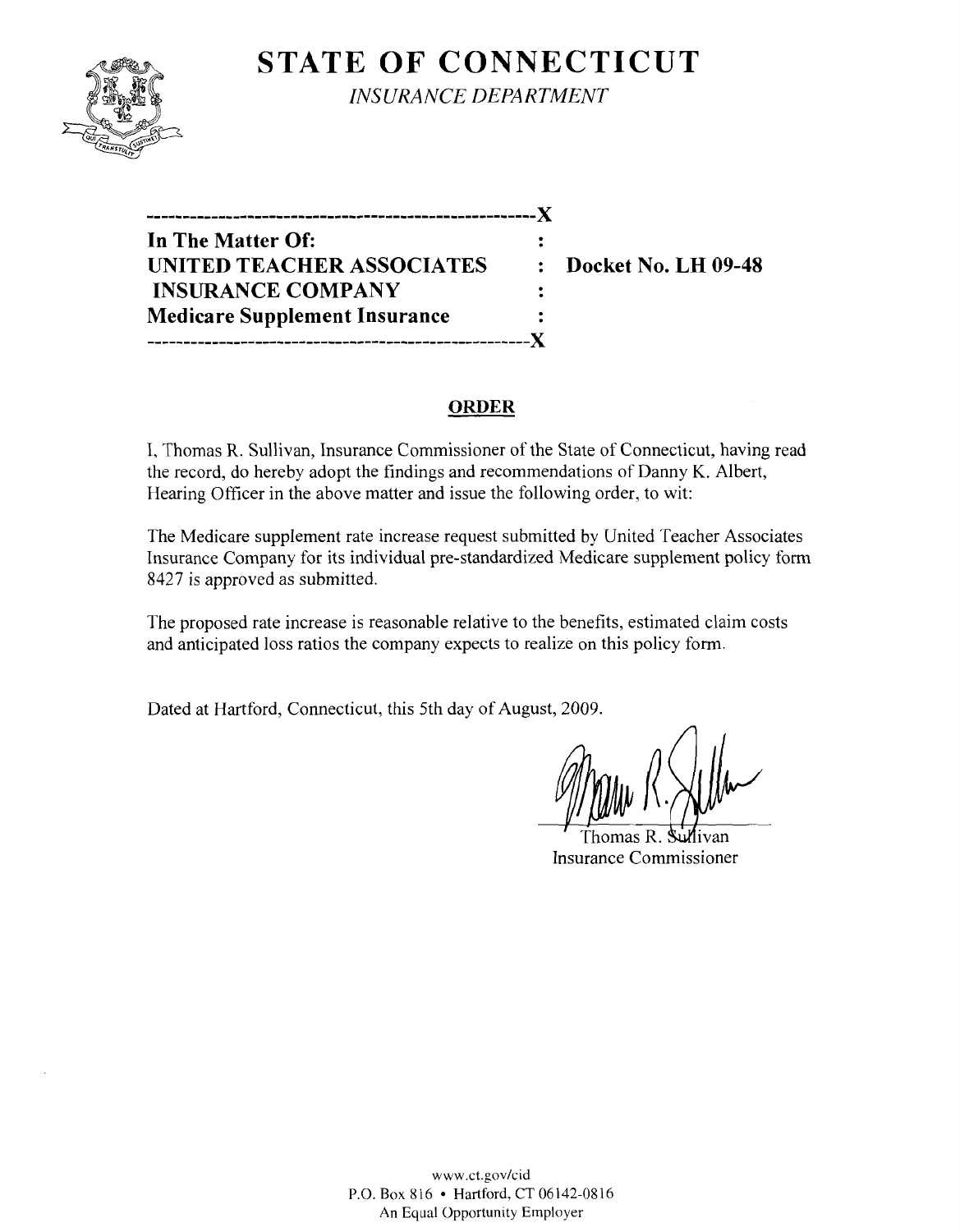# **STATE OF CONNECTICUT**



*INSURANCE DEPARTMENT* 

| In The Matter Of:                    |            |
|--------------------------------------|------------|
| <b>UNITED TEACHER ASSOCIATES</b>     | $\ddot{z}$ |
| <b>INSURANCE COMPANY</b>             |            |
| <b>Medicare Supplement Insurance</b> |            |
| -------------------------------      |            |

**Docket No. LH 09-48** 

### **PROPOSED FINAL DECISION**

### 1. **INTRODUCTION**

The Insurance Commissioner of the State of Connecticut is empowered to review rates charged for individual and group Medicare supplement policies sold to any resident of this State who is eligible for Medicare. The source for this regulatory authority is contained in Chapter 700c and Section 38a-495a of the Connecticut General Statutes.

After due notice a hearing was held at the Insurance Department in Hartford on July 23, 2009 to consider whether or not the rate increase requested by United Teacher Associates Insurance Company on its individual pre-standardized Medicare supplement business should be approved.

No one from the general public attended the hearing.

No Company representatives from United Teacher Associates Insurance Company attended the hearing.

The hearing was conducted in accordance with the requirements of Section 38a-474, Connecticut General Statutes, the Uniform Administrative Procedures Act, Chapter 54 of the Connecticut General Statutes, and the Insurance Department Rules of Practice, Section 38a-8-1 et seq. of the Regulations of Connecticut State Agencies.

A Medicare supplement (or Medigap) policy is a private health insurance policy sold on an individual or group basis which provides benefits that are additional to the benefits provided by Medicare. For many years Medicare supplement policies have been highly regulated under both state and federal law to protect the interests of persons eligible for Medicare who depend on these policies to provide additional coverage for the costs of health care.

Effective December 1, 2005, Connecticut amended its program of standardized Medicare supplement policies in accordance with Section 38a-495a of the Connecticut General Statutes, and Sections 38a-495a-l through 38a-495a-21 of the Regulations of Connecticut Agencies. This program, which conforms to federal requirements, provides that all insurers offering Medicare supplement policies for sale in the state must offer the basic "core" package of benefits known as Plan A. Insurers may also offer anyone or more of eleven other plans (Plans B through L).

> www.ct.gov/cid P.O. Box 816 • Hartford, CT 06142-0816 An Equal Opportunity Employer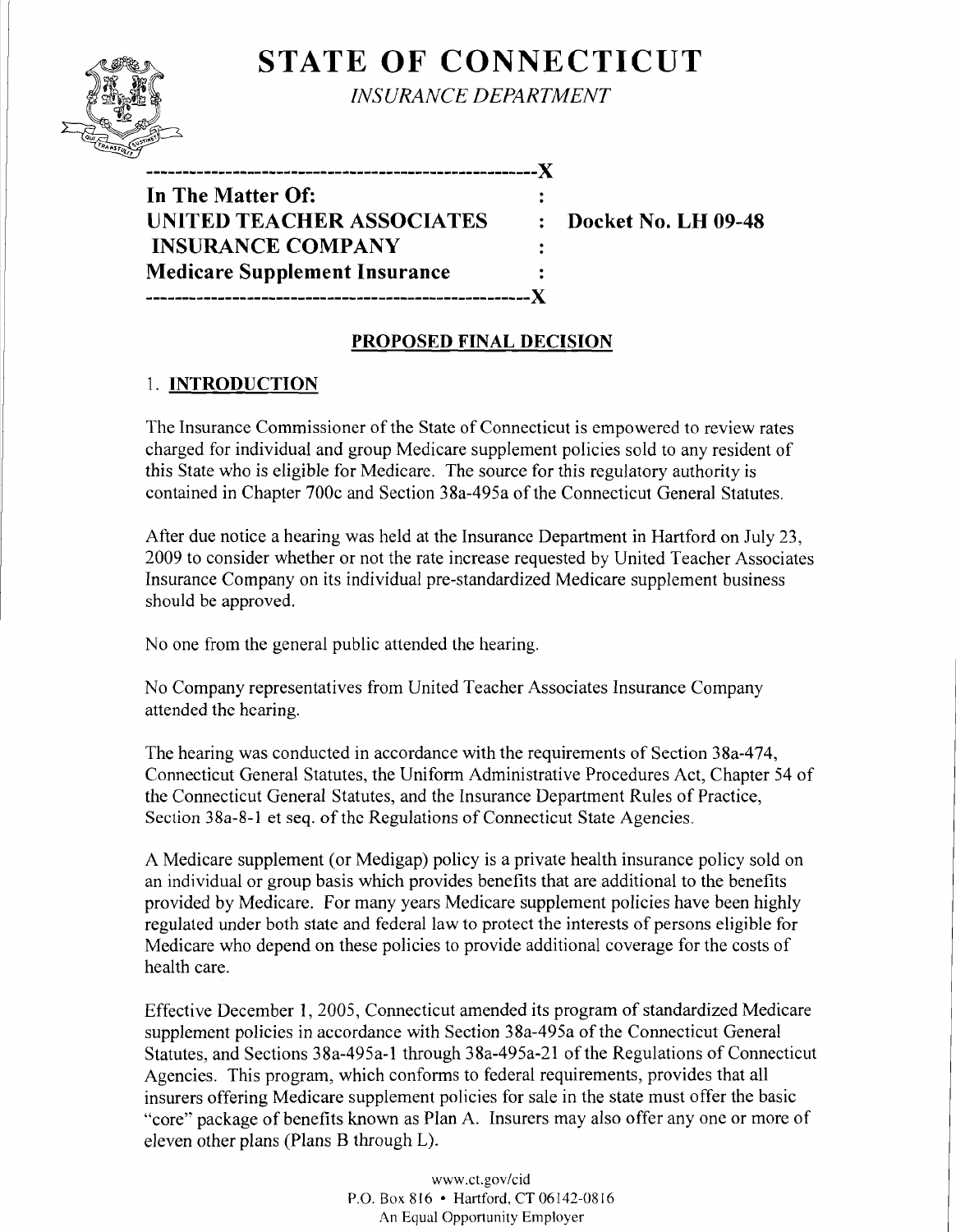Effective January 1,2006, in accordance with Section 38a-495c of the Connecticut General Statutes (as amended by Public Act 05-20) premiums for all Medicare supplement policies in the state must use community rating. Rates for Plans A through L must be computed without regard to age, gender, previous claims history or the medical condition of any person covered by a Medicare supplement policy or certificate.

The statute provides that coverage under Plan A through L may not be denied on the basis of age, gender, previous claims history or the medical condition of any covered person. Insurers may exclude benefits for losses incurred within six months from the effective date of coverage based on a pre-existing condition.

Effective October 1, 1998, carriers that offer Plan B or Plan C must make these plans as well as Plan A, available to all persons eligible for Medicare by reason of disability.

Insurers must also make the necessary arrangements to receive notice of all claims paid by Medicare for their insureds so that supplemental benefits can be computed and paid without requiring insureds to file claim forms for such benefits. This process of direct notice and automatic claims payment is commonly referred to as "piggybacking" or "crossover".

Sections 38a-495 and 38a-522 of the Connecticut General Statutes, and Section 38a-495a-lO of the Regulations of Connecticut Agencies, state that individual and group Medicare supplement policies must have anticipated loss ratios of 65% and 75%, respectively. Under Sections 38a-495-7 and 38a-495a-10 of the Regulations of Connecticut Agencies, filings for rate increases must demonstrate that actual and expected losses in relation to premiums meet these standards, and anticipated loss ratios for the entire future period for which the requested premiums are calculated to provide coverage must be expected to equal or exceed the appropriate loss ratio standard.

Section 38a-473 of the Connecticut General Statutes provides that no insurer may incorporate in its rates for Medicare supplement policies factors for expenses that exceed 150% of the average expense ratio for that insurer's entire written premium for all lines of health insurance for the previous calendar year.

#### II. **FINDING OF FACT**

After reviewing the exhibits entered into the record of this proceeding, and utilizing the experience, technical competence and specialized knowledge of the Insurance Department, the undersigned makes the following findings of fact:

- 1. The United Teacher Associates Insurance Company has requested a rate increase of 15% on its individual pre-standardized policy 8427.
- 2. Policy form 8427 has 4 policies in-force in Connecticut and 49 on a nationwide basis.
- 3. United Teacher Associates has certified that their expense factors are in compliance with section 38a-473, C.G.S.
- 4. United Teacher Associates has conformed to subsection (e) of section 38a-495c, C.G.S. regarding the automatic claim processing.